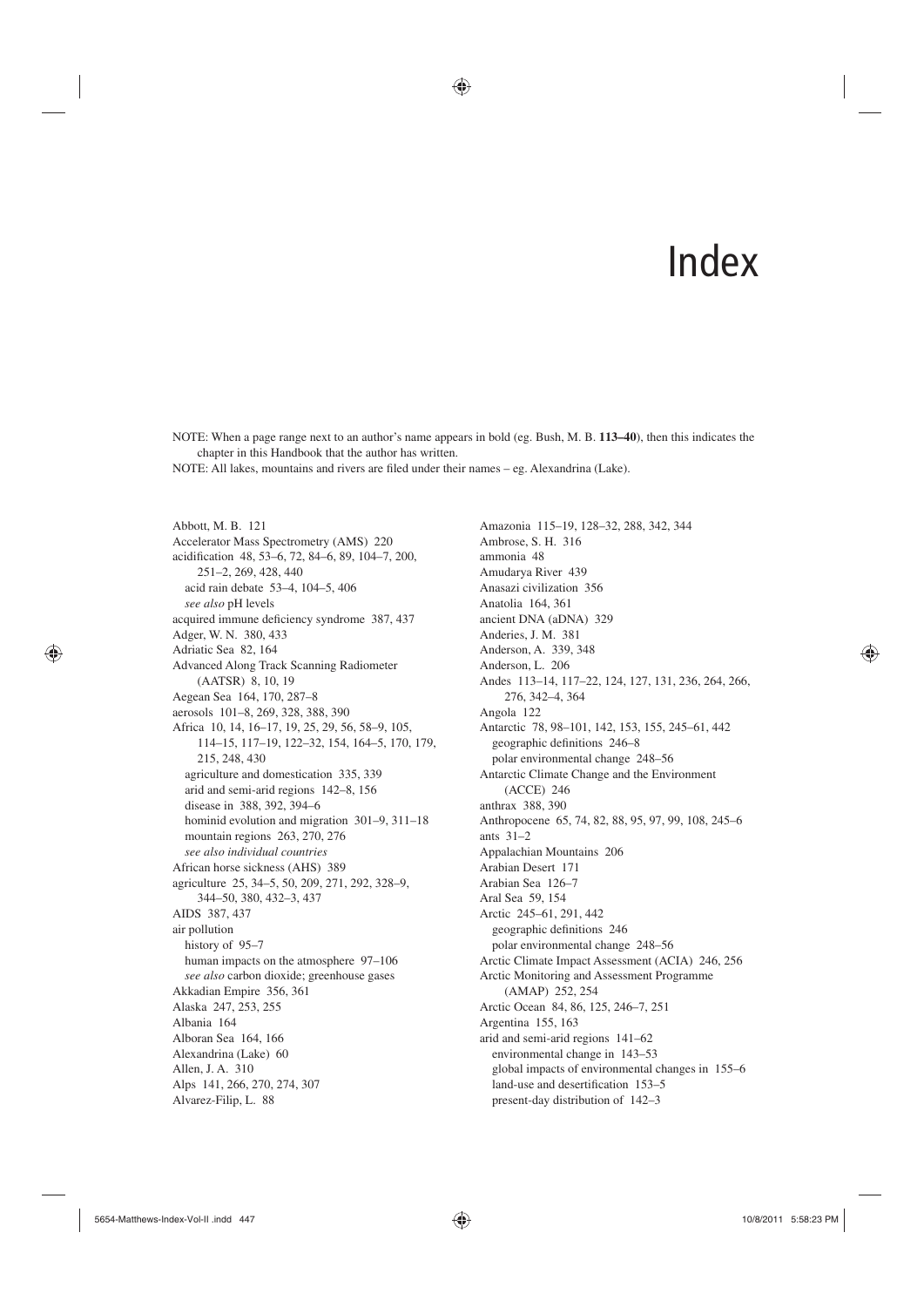⊕

# **448** INDEX

Arizona 37, 368 Asia 14, 17, 29, 103–7, 113–14, 116, 119, 123, 125–7, 131–2, 165, 239, 285, 366, 430–1 agriculture and domestication 331, 333, 335, 339–40, 349 arid and semi-arid regions 142, 148–50, 155, 157 disease in 389, 396 grasslands 218–21, 224–5, 229–38 hominid evolution and migration 303, 306, 309 mountain regions 263, 267, 270 temperate forested regions 190, 192, 195, 199, 201, 205 *see also individual countries* Asian Development Bank 428 Association for Small Island States (AOSIS) 431 Atacama Desert 152, 163 Atahan, P. 337 Athens, J. S. 121 Atlantic Meridional Overturning Circulation (AMOC) 115, 118, 124–5 Atlantic Ocean 81, 86–7, 103, 113, 115, 117–18, 126–7, 148, 164–5, 167, 169, 171–3, 176, 179, 188, 247–8, 285, 308, 317, 365 North Atlantic Deep Water (NADW) 166 Australia 10, 19, 29–33, 58, 75, 77, 80–1, 86–7, 123, 128–30, 132, 163, 248, 338, 396 arid and semi-arid regions 142, 152–4, 156 coastal regions 286, 289 mountain regions 264, 267, 275 temperate forested regions 190–2, 194–5, 200–3, 206 Austria 264 avalanches 264 avian influenza 387, 390 Ayalon, A. 176–7 Azov Sea 229 Badain Jaran Desert 149 Bahamas 156 Baikal (Lake) 219 Balearic Islands 164 Balearic Sea 164 Baltic Sea 82 Bangladesh 270, 286, 440 Barbados 156 Barber, K. 356 Barents Sea 247 Bargagli, R. 245, 254 Bar-Matthews, M. **163–87**, 169, 173, 176–7 Barnes, D. K. A. 252 Barnosky, C. W. 203, 207 Barrow, C. J. **426–46** Bartlein, P. J. **188–214**, 331 Barton, R. N. E. 313–14 Bar-Yosef, O. 178 Battarbee, R. W. **47–70**, 55, 59 Baylis, M. **387–405** Behrensmeyer, K. 305

Belgium 400 Beniston, M. **262–81** Bennion, H. **47–70**, 52, 59 Bergmann, C. 310 Bering Sea 247 Bettinger, R. L. 336 Beug, H.-J. 233 Beyer, L. 245 biomass 4, 11, 18–19, 48–9, 188, 195, 200–1, 203, 208, 270, 328, 331, 421 *see also* forests; vegetation BIOME models 4, 223, 325–9 BIOPRESS project 16 Biosphere–Atmosphere Transfer Scheme (BATS) 4 Blaber, S. J. M. 79–80 Black Sea 82, 164, 219, 229–31, 234, 238 Blaut, J. 356 Blockley, S. M. **301–27** Blockley, S. P. E. **301–27**, 321 Blue Mountains 275 bluetongue 396–8, 400 Bobe, R. 304–5 Böcher, J. 245 bogs 266 Bolivia 364 Bølling/Allerød warm event 114, 116, 173 Bolter, M. 245 Bond, G. 125–6 Bond Cycles 125–6, 177, 308 Bonneville (Lake) 151 Born, E. W. 245 Borneo 32 Boserup, E. 347, 357 Bosnia and Herzogovina 164 Botswana 145, 147 Bradley, R. S. 355, 360 Brahmaputra River 286 Braune, B. M. 253 Brazil 10, 18, 124–5, 380 Brimblecombe, P. 96 Britain *see* Great Britain British Antarctic Survey 99–100 Bronze Age 49, 65, 178–9, 205 Brooke, B. 289 Brooks, N. 366, 368–9 Brunk, G. G. 359 Budain Jaran Desert 144 Burdekin River 81 burning see fire Bush, M. B. **113–40**, 121 Butzer, K. 357, 368

Caddy, J. F. 79 Cadée, G. C. 84 cadmium (Cd) 61 Cairns Historical Society 80 Calaway, M. J. 364–5 California 150–1, 163, 218, 275, 435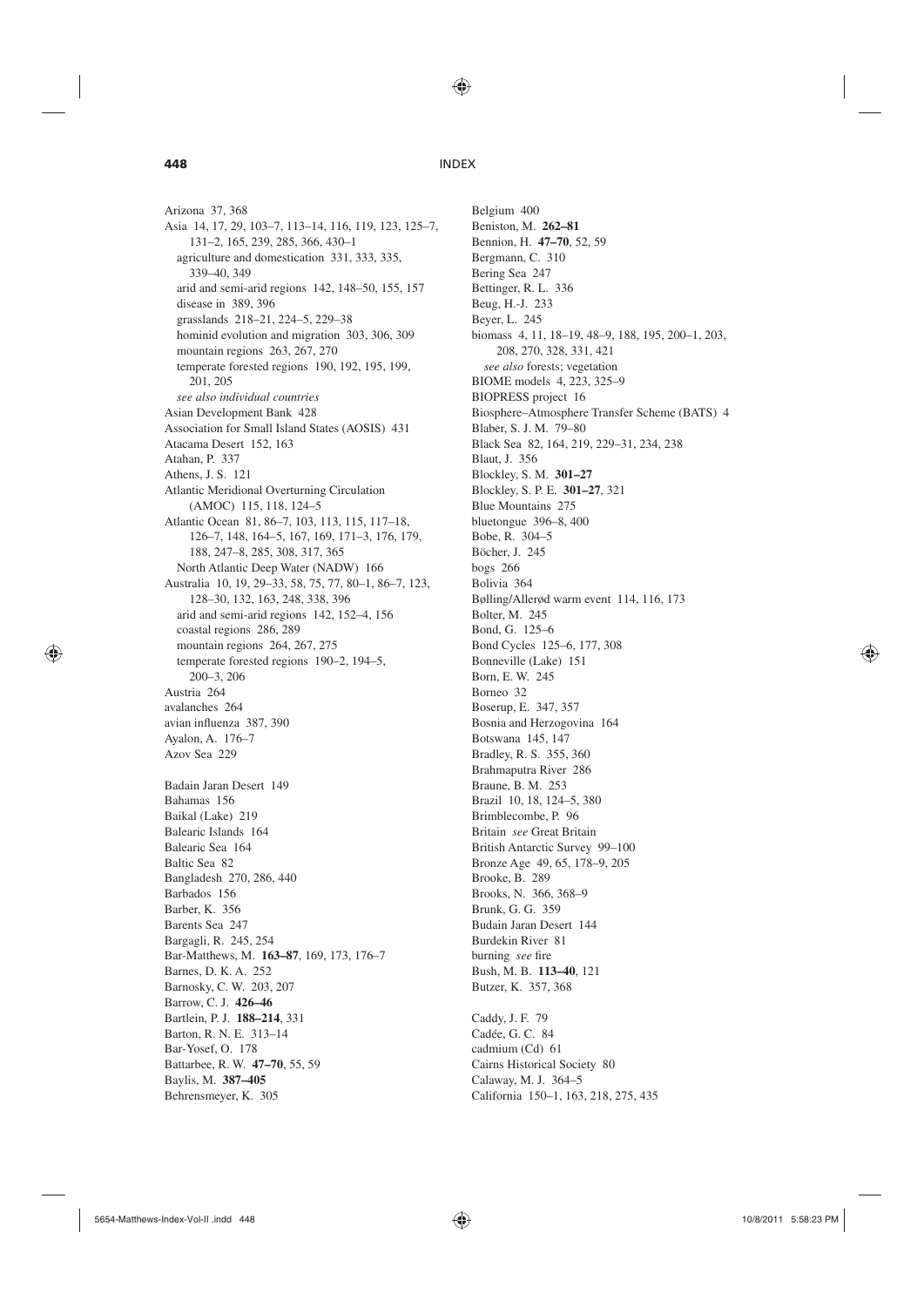♠

Callaway, R. M. R. W. 274 Cambodia 123 Canada 52–3, 199, 234, 236, 245–7, 250, 253–5, 267, 286, 291 Canary Islands 286 Candy, I. **301–27** cane toads 31 Cara (Lake) 123 carbon dioxide  $(CO_2)$  3–4, 19, 53, 86, 97–103, 106, 108, 148, 156, 180, 191–3, 195, 208–9, 216, 222–3, 227, 236, 246, 251, 257, 270, 328, 338, 406, 419, 422, 428 Caribbean 88 Carpenter, K. E. 87–8 Carpenter, S. R. 36 Carrington Events 430 Carson, R. 406 Caspian Sea 229 Catto, G. 360 Catto, N. 360 causality *see* collapse scenarios Cavallari, B. J. 178 caves 124, 128, 174, 176–9, 232, 305, 311, 320–1, 331, 343 Cenozoic 148 CENTURY model 4 CH4 *see* methane Chad Basin 147 Chalcolithic 178–9 Chapin, F. S. 378, 380 Chappell, J. 284 charcoal 127, 129, 131–2, 227, 229, 233, 321, 342 Charles, A. T. 79 Charlson, R. J. 105 Chepstow-Lusty, A. J. 121 Chesapeake Bay 78, 81–2 Chichancanab (Lake) 127 Chikungunya 387 Childe, V. G. 345 Chile 152, 163, 191, 193, 200, 204, 206 Chin, M. 104 China 30, 52, 61–2, 102, 124–6, 128, 141–2, 144, 148–50, 156–7, 188, 190–1, 193, 195, 200, 205, 219–22, 231–4, 236, 238, 268, 269, 287, 293, 305, 317, 335–8, 349, 366 Loess Plateau 148–9 chlorofluorocarbons (CFCs) 101, 255 cholera 388 Chorreras (Lake) 341 Christmas Island 32 Clarke, A. 251 Clean Water Act (US) 47 CLIMAP 116 climate models 118, 123, 271–2, 379 *see also* general circulation models (GCMs) clouds 9, 86, 100 Asian Brown Cloud 269 polar stratospheric clouds (PSCs) 101–2

Clovis period 129–30, 205 Clow, D. W. 269 CO2 *see* carbon dioxide (CO2) coal 53, 95, 421, 432 coastal regions 71–94, 282–97, 380 changes in coastlines 73, 88–9 effect of climate change on ecosystems 84–8 environmental histories of 288–91 exploitation of ecosystems 73–81 human impacts on 291–2 non-human causes of environmental change in 283–8 pollution of ecosystems 81–4 prospects for 292–3 Cocklin, C. **406–25** Cohen, A. J. 107 Colinvaux, P. A. 121 collapse scenarios 355–73 lessons from the past 367–9 trajectories of vulnerability 357–67 Colombia 343 Colorado 152 Columbus, C. 132 complexity *see* collapse scenarios computers 5 Conservation of Arctic Flora and Fauna (CAFF) 252 Conseuelo (Lake) 120 Constantinople 96 Convention on Biological Diversity (CBD) 34 Cook, E. J. 206 Coombes, P. 356 Cooper, J. A. G. 289 Coordination of Information on the Environment (CORINE) 15–16 copper (Cu) 61 corals 72, 74, 79–80, 84–8, 106, 289–90, 319 Corcoran, P. L. 84 Corsica 164 Costa Rica 270 Costanza, R. 366 crabs 32, 252 Crete 335 Croatia 164 crocodiles 77 Cronon, W. 359 Crutzen, P. 97, 154, 246, 255 Cuba 432, 437 cyclones 151, 165, 219 Cyprus 168, 172, 335, 396 δ13C 176–7, 227, 305 δ18O 120, 124–7, 155, 164–71, 173–4, 176–9, 228, 265–6, 302, 305 Daley, B. **71–94** Dang, H. H. 410 Dansgaard–Oeschger (DO) events 125, 151, 168, 172, 308, 317

⊕

Davies, M. 334–5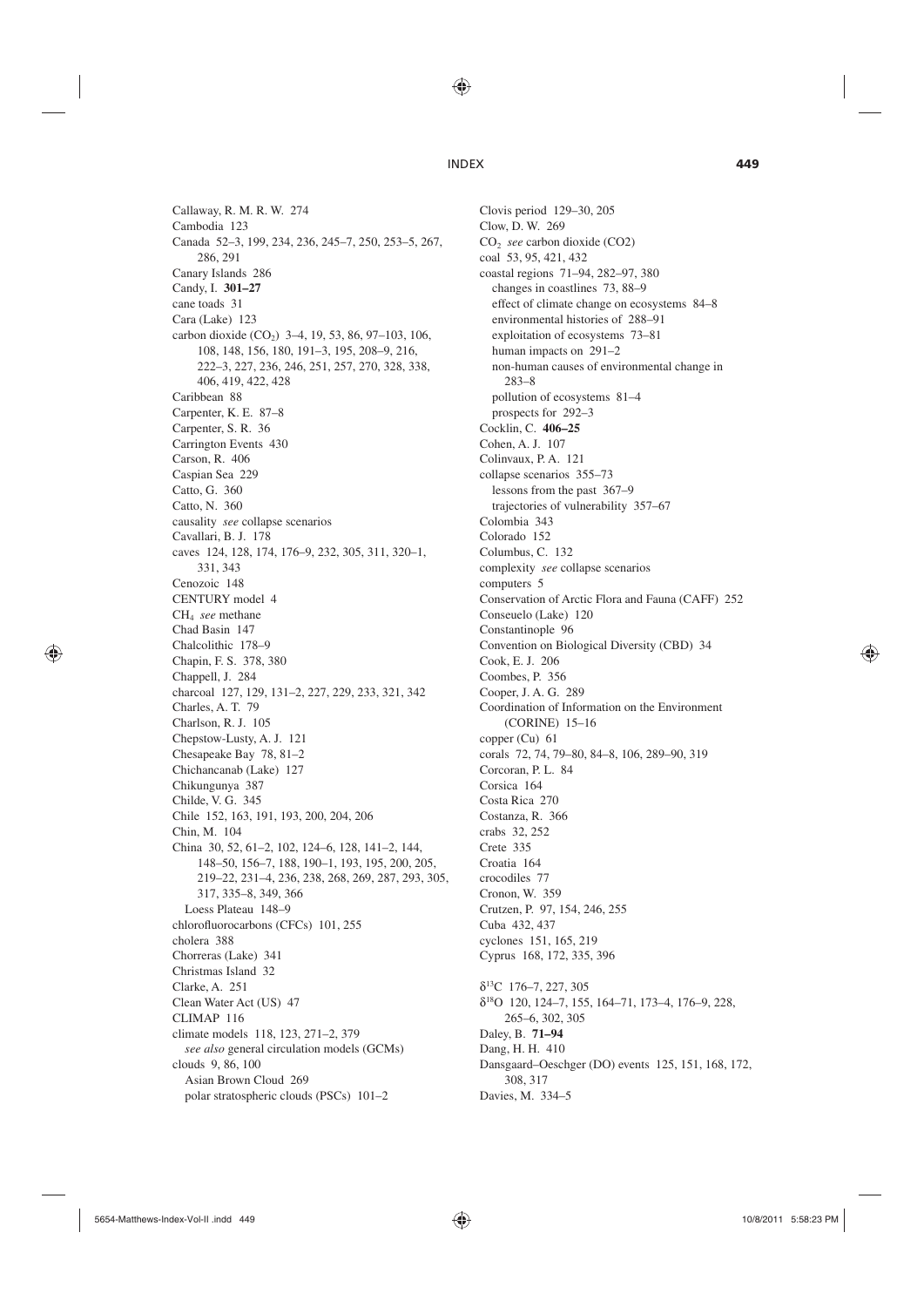⊕

# **450** INDEX

δD 124–5, 165 Dead Sea 173–5 dead zones 79, 81, 83 Defence Meteorological Satellite Program (DMSP) 18 deforestation 4, 17, 29, 205, 208, 229, 270, 276, 328, 339, 348, 367, 395, 440 deMenocal, P. B. 303–4 dendrochronology *see* tree-ring dating dengue fever 389 Denmark 49 Dennell, R. 306 Derraik, J. G. B. 84 D'Errico, F. 320, 321 desertification 17, 29-30, 153-6, 328 deserts 7–9, 155, 165, 189, 192, 195, 345 *see also* arid and semi-arid regions; *individual deserts* detergents 50 Devils Lake 61 Diamond, J. 130, 331, 355–6, 433 diaries 222 diatoms 115, 251 dichlorodiphenyltrichloroethane (DDT) 83–4 Dickinson, W. R. 291 dimethyl suphide (DMS) 86 dischlorodiphenyltrichloroethane (DDT) 252–4 diseases 33, 85, 87, 107, 128, 202, 209, 268, 380, 387–405, 426, 433–4, 437–8 climate and disease 388–9 climate change and disease 389–99 prospects for the future 399–400 dissolved organic carbon (DOC) 54, 64 DNA analysis 311–12, 318 ancient DNA (aDNA) 329 mitrochondrial DNA (mtDNA) 312, 335 Dnepr River 229, 231 dodos 80–1 Doebley, J. F. 330 dolphins 86 domestication 328–44, 346–8, 350 Don River 231 Douglas, M. S. V. **245–61** droughts 17–18, 59, 126, 131, 219, 361–3, 380, 388, 394–5, 409, 428 Drysdale, R. 179 dugongs 74, 76–7 dune fields 150, 201 Durden, L. 393 dust 155–6, 265 Dynesius, M. 207 *E. coli* 387 early warning systems 8 earthquakes 201, 286–7, 435 Easter Island 74, 356

Egypt 144, 179, 316, 335, 356, 361–2, 366 El Niño 19, 123, 387 *see also* La Niña El Niño southern oscillation (ENSO) 10, 115, 118, 201, 206, 283, 286, 339, 341, 343, 389, 394, 435, 441 Ellesmere Island 250–1 Endfield, G. 355-73 Engelman, R. 78 England *see* Great Britain Environmental Kuznets Curve (EKC) 27 Environmental Protection Agency (US) 269 Enzel, Y. 174 epidemics *see* diseases Erickson, C. 364 Ethiopia 311 Europe 16, 53–5, 61–2, 64, 102–3, 105, 108, 164, 173–4, 335, 355, 406, 430, 442 disease in 388, 392, 396–7, 399–400, 433 grasslands 218–21, 224–5, 229–39 hominid evolution and migration 301, 303, 305–11, 317–20, 322 mountain regions 264, 269, 272, 274 temperate forested regions 190–202, 204–5, 207–8 *see also individual countries* European Union 47, 52, 59, 61, 432 eutrophication 48–50, 52, 56, 72, 82, 292, 328 Evelyn, J. 96–7 evolution *see* human evolution extinction 27–8, 35, 37, 72, 79–81, 87–8, 207–8, 252 of archaic hominid species 301, 310–11, 320–2 of megafauna 113, 129–32, 189, 202–5, 208–9 Eyre (Lake) 56, 152 Ezzati, M. 107 Fagan, B. M. 433 Farman, J. C. 99–100, 255 fasciolosis 389 Feary, D. A. 87 Fecke, J. 333, 336, 340 fertilizers 34, 50, 81–2, 328–9, 347, 406 Finland 255 fire 128–9, 131–2, 189, 201–4, 227, 229, 255, 275, 328, 334, 339–40, 342, 348 fishing 72, 74-5, 77-80, 233, 251, 380, 439 Flannery, K. V. 346 Flannery, T. F. 203 flooding 116, 201, 264, 362, 388-9, 409, 435 Florida 156 flu *see* influenza Fluin, J. 60 fluvial sediments 145, 148-9 Foley, J. A. 16–17 Foley, R. 306, 315–17 Food and Agriculture Organization (FAO) 16 Foody, G. M. 12 foot-and-mouth disease (FMD) 388, 390 foraminifera *see* microfossils

ecotourism 36 Ecuador 343–4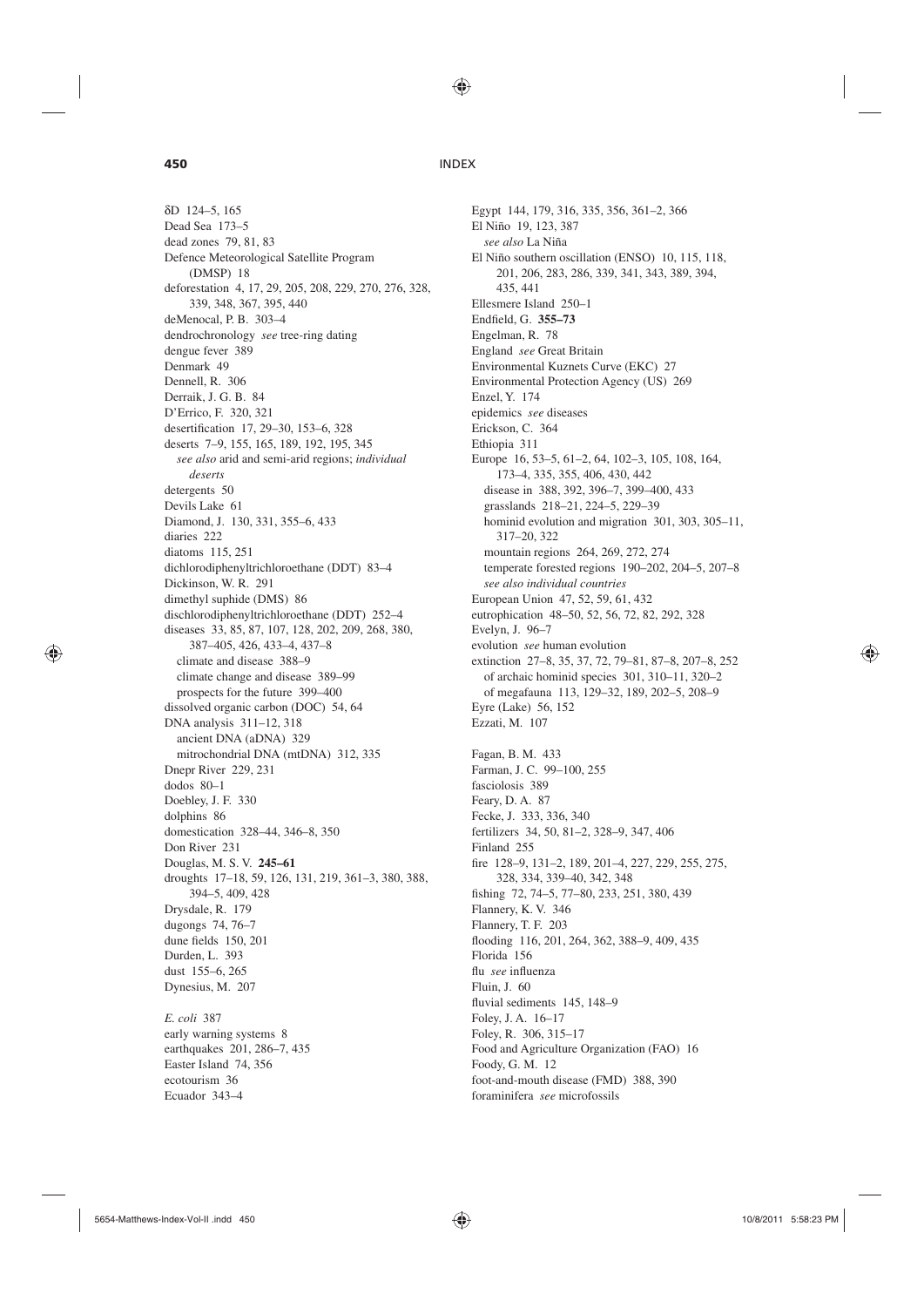♠

forests 17, 27–9, 32–3, 49, 130–1, 174–5, 188–214, 229, 233, 246, 255, 270, 274–5, 333–5, 337, 340, 342, 380 anthropogenic impacts 205–7 climatic and geomorphic change in temperate forested regions 192–5 disease and insect attack 202 distribution and environment of temperate forested regions 189–91 fire  $201-2$ loss of the megafauna 202–5 soil changes and vegetation 200–1 tertiary legacy 191–2 vegetation responses to change 195–200 *see also* deforestation Forrester, J. W. 36 Forster, P. 315 fossil fuels 47, 53–4, 269, 328, 406, 409–10, 412–13, 429 fossils 28, 49, 127, 130, 152, 189, 199, 215, 239, 302–3, 306, 309, 311, 320 macrofossils 122, 215, 267 microfossils 266, 339 Foster, D. R. 202 fraction of photosynthetically active radiation (fAPAR) 4–5, 11–12 France 275, 319–20, 396, 400 French, H. M. 245 Frenzel, B. 224 Fritz, S. C. 61 Furgal, C. 246 Füssel, H.-M. 434 Galloway, J. N. 104 Ganges River 263, 270, 286 Gardiner, B. G. 99, 100 Garfinkel, Y. 178 Gell, P. **47–70** general circulation models (GCMs) 6, 222, 245, 249, 251, 271 genetically modified organisms (GMOs) 436, 439 geoengineering 422–3 Germany 306 Gibraltar 320–1 Giddens, A. 438 Gill, J. L. 130, 204 Giorgi, F. 271 glacial–interglacial cycles 148, 153, 157, 175–6, 192–3, 201, 206–7, 265, 302–4, 306, 308–9, 314, 323 glaciers 113–15, 192, 223, 245–6, 249, 252–3, 265–6, 269–70, 272–3 global climate models *see* general circulation models Global Precipitation Climatology Centre (GPCC) 222 Goddard Institute of Space Studies (GISS) 6 Gogol, N. V. 215 Gordon, I. **25–46** Gordon, J. E. 245

Gosling, W. D. **113–40**, 121 governments 80, 254, 428, 436 *see also* mitigation grasslands 7, 13–14, 215–44, 328, 333–4, 338, 340, 377 environmental archives 219–22 grassland modelling 222–3, 235–7 during the Last Glacial Maximum 223–5 during the Late Glacial and Holocene 225–34 regional setting 218–19 temperate grasslands during the last millennium 234–5 Gravina, B. 320 Great Barrier Reef 80–2 Great Britain 31, 49–50, 53, 63, 88, 96–7, 293, 306–8, 310, 346, 395–6, 399–400, 428, 432–3, 435 Great Oxidation Event 26 Great Plains 218, 224, 226–7, 237–8 Great Salt Lake 56 Greece 96, 164, 173, 178, 225, 229, 287, 289, 335, 361 greenhouse gases 72, 96, 99, 102, 105–6, 108, 154, 156, 209, 245, 249, 256, 272, 277, 407–9, 411–13, 416, 419–23 *see also* carbon dioxide; methane Greenland 126, 148, 150, 155, 166–7, 245, 247, 253, 308, 316–17, 320–1, 341, 361, 365–6 Grötzbach, E. F. 264 groundwater 57, 60, 88, 380 Guatemala 127, 130, 341–2, 363 Guinotte, J. M. 106 Gulf of Mexico 82–3 Gupta, A. K. 127 Hadley cells 118, 126 Hadley Centre 223 haemonchosis 389 Hanselman, J. A. 121 Hansen, B. C. 121 Hansen, M. C. 15 Hansom, J. D. 245 Harlan, J. R. 329 Harris, C. M. 251 Haug, G. H. 363 Hawaii 31, 98–9, 114–15, 287–8, 290 Hayes, A. 166 health *see* diseases Heinrich Events 127, 151, 168, 172, 176, 308, 320–2 Helldèn, U. 154 Henderson-Sellers, A. 5–7 Henry, D. O. 345 herbicides 34 hexachlorocyclohexanes (HCHs) 252–4 Hg *see* mercury Higham, T. 321 Hillman, G. 334–5 Hillyer, R. 121 Himalayas 107, 114, 263, 269–70, 276, 440 Hippocrates 96–7

⊕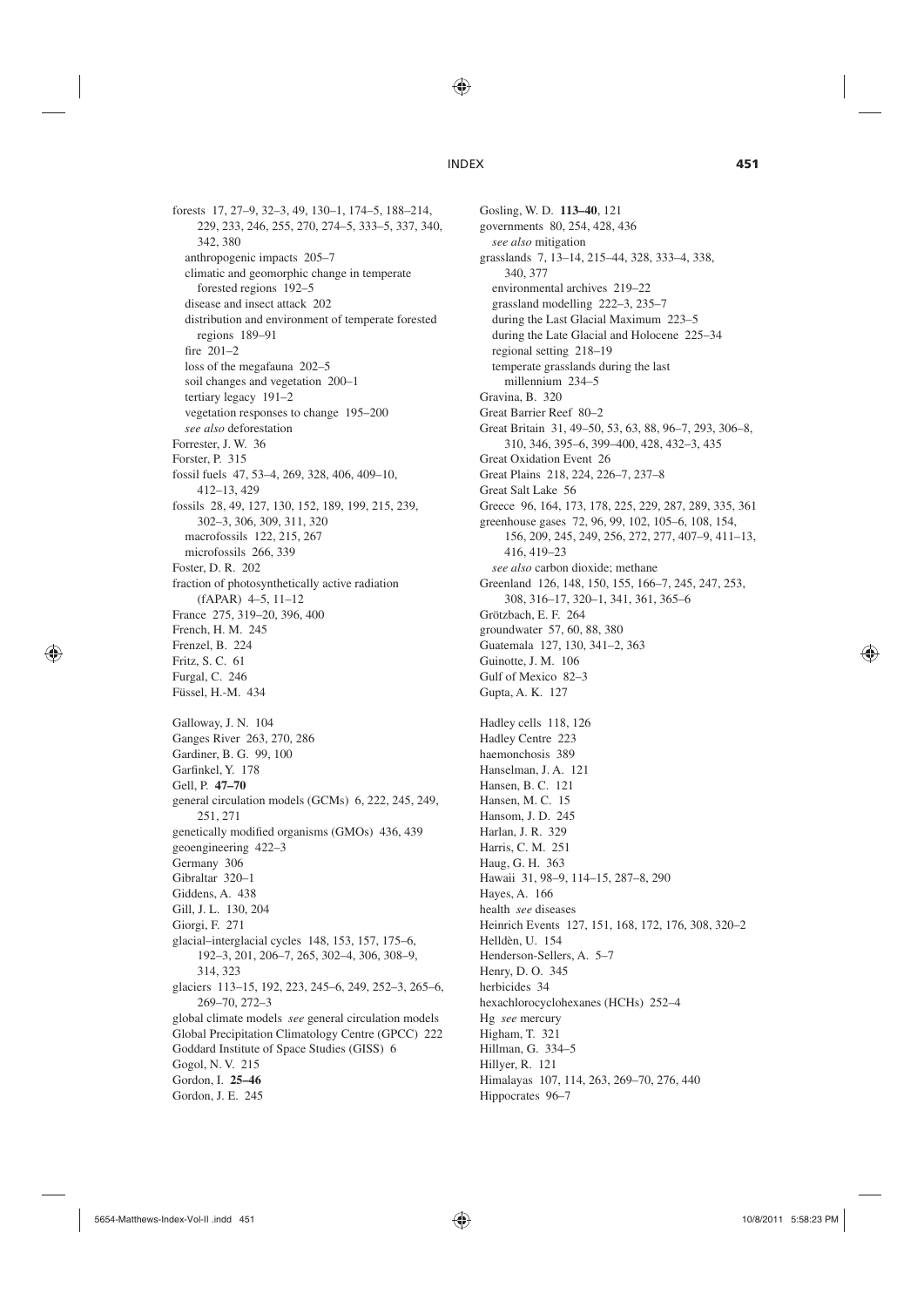♠

⊕

# **452** INDEX

historical documents 221–2 HIV 437 Hodell, D. A. 127, 341 Hodgson, D. A. 251 Hoegh-Guldberg, O. 85 Holdaway, R. N. 203 Holmgren, K. 147 Holocene 28, 55, 58, 74, 169, 171, 173–4, 176–9, 250, 265–7, 302, 314, 323, 359 agriculture and domestication 328–31, 333–46, 348–50 arid and semi-arid regions 146–51, 153, 156–7 coastal regions 282–3, 285–6, 289, 291 grasslands 218–19, 223, 225–34, 236–8 temperate zone 192, 194–200, 205–6, 208 tropical palaeoclimates 114–15, 117–28, 123–32 Hong Kong 88, 102 Hori, K. 286 housing 409 Hövermann, J. 147 Hudson Bay 247 Hughes, T. P. 87 human evolution and climate change 301–27 anatomically modern humans 311–22 early hominid evolution and migration 301–8 hominid evolution during the middle and late Pleistocene 308–11 human–environment interactions 25–46, 50 agriculture *see* agriculture on coastal regions and islands 282, 290–2 domestication 328–44 effects on health *see* diseases in grasslands 221–2, 232–3, 238 human impacts on coastal and marine geoecosystems 71–94 human impacts on the atmosphere 95–110 human impacts on tropical palaeoclimates 128–32 human-induced pressures on terrestrial ecosystems 29–33 mitigation *see* mitigation in mountain regions 267–71 in polar environments 246 social discontinuity 355–73 a social–ecological systems lens 26–7 solutions 35–8 in temperate forested regions 205–7 Hummel, J. 6 hunting 72, 74–7, 129, 233–4, 333, 337, 344, 358 Huntington, E. 363 Hurricane Katrina 432, 435 HYDE data 17 ice ages 130, 153, 209, 345 Little Ice Age *see* Little Ice Age

ice cores 115, 126, 148, 150, 155, 166, 179, 265, 302, 308–9, 316–17, 320–2, 341, 345, 361, 364 ice sheets 116, 124, 128, 192–5, 208, 223–4, 228 Iceland 365

India 52, 107, 117, 126–7, 150, 215, 219, 268–70, 317, 338–9, 377 Indian Ocean 107, 117, 119, 126–7, 148, 248, 286–7, 290, 317 Indiana 130 Indonesia 292, 305–6, 430 industrial pollution 32, 50, 75, 82 Industrial Revolution 25–6, 62 influenza 388, 391 insects 31–2, 189, 202, 389 *see also* vector-borne diseases Integrated Biosphere Simulator (IBIS) model 4 Integrated History and Future of the People on Earth (IHOPE) 368 Inter Tropical Convergence Zone (ITCZ) 114–15, 117–19, 122, 124, 126–8, 143, 341–2 Intergovernmental Panel on Climate Change (IPCC) 33, 35, 108, 245, 272, 275, 377, 379, 418, 427–8, 430, 436 International Arctic Science Committee (IASC) 256 International Institute for Sustainable Development 429 International Satellite Land-Surface Climatology Project (ISLSCP) 8 International Union for Conservation of Nature 77, 87 Ionian Sea 164 Iran 225, 229, 335 Iraq 268, 333, 335 Iron Age 6, 49 irrigation 47, 154, 274, 328, 347, 366, 411 islands environmental histories of 288–91 human impacts on 291–2 non-human causes of environmental change in 283–8 prospects for 292–3 Isreal 96, 175–6 Italy 164, 173, 175, 179, 195, 225, 321–2 IUCN Red Data Book 27 Iverson, J. 200 Jackson, J. B. C. 87 Jacquet, J. L. 80

Jäkel, D. 149 Jankaew, K. 286 Jansson, R. 207 Janzen, D. 203–4 Japan 75, 103, 188, 190–1, 193, 195, 199–200, 264, 287 Java 131 Jennings, S. 79 Jensen, A. 77 Jeppesen, E. 52 Jimenez-Espejo, F. J. 321 Joint UK Land Environment Simulator (JULES) 4 Jones, G. 365 Jones, M. D. 173 Jordan 165 Jordan, P. 49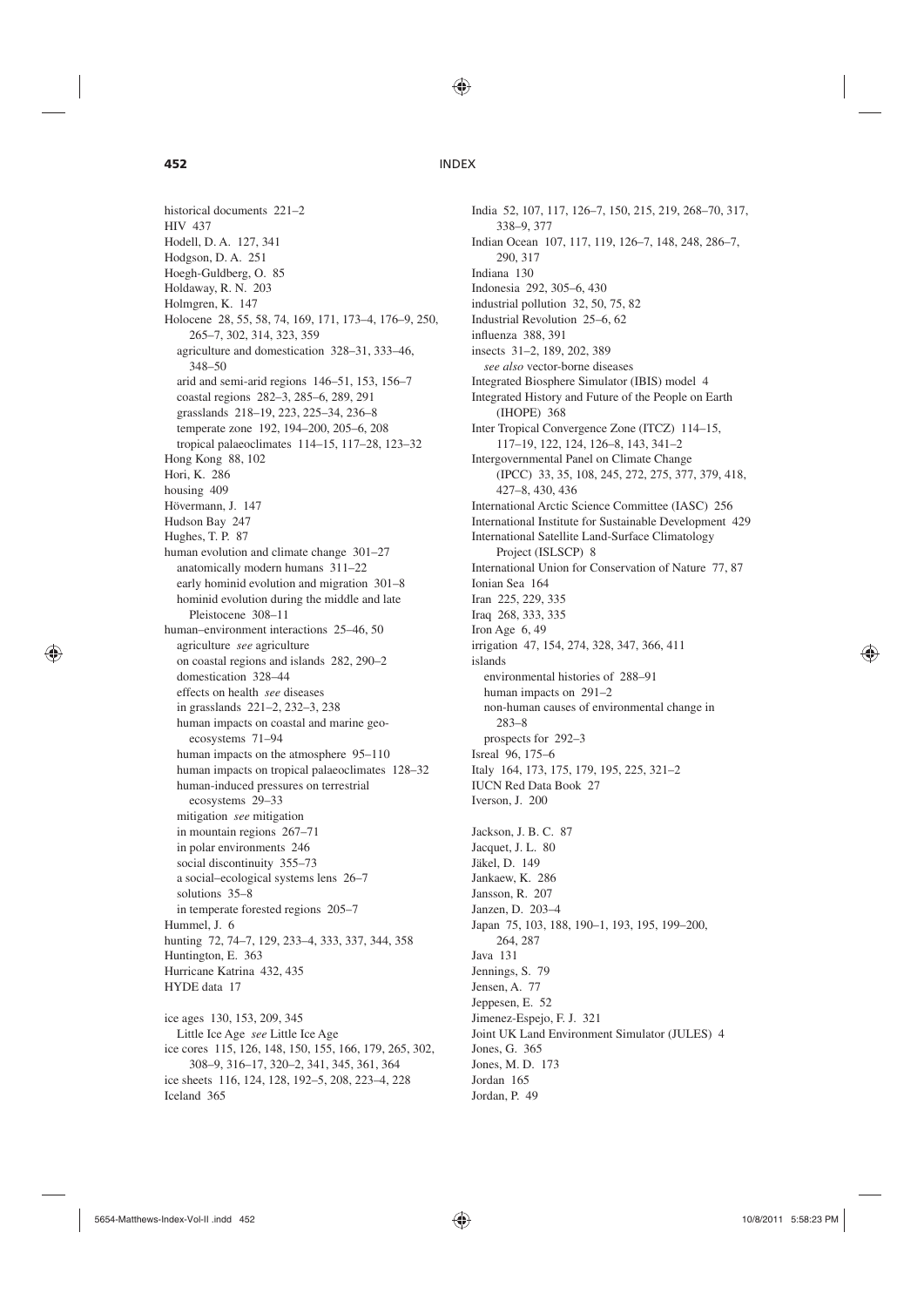◈

Joris, O. 320, 321, 322 Judean Mountains 174 Kaiser, M. J. 79 Kalahari Desert 145–7, 154 Kansas 224 Kaplan, J. O. 190, **215–44** Karlèn, W. 266 Kasperson, J. X. 358 Kasperson, R. E. 358 Kazakhstan 231–2 Keeling, C. 98 Keller, F. 275 Kenya 264, 389 Kettle Lake 227 Khentey Mountains 233 Kilimanjaro 266 Kim, K. M. 107 Kinabalu 274 Klein, R. J. T. 434 Klein Goldewijk, K. 16 Kolata, A. L. 364 Korea 205 Kremenetski, K. V. 229 Kröpelin, S. 123 Kuznets, S. 27 *see also* Environmental Kuznets Curve (EKC) Kuznetsova, T. V. **215–44** Kyoto Protocol 410, 440 La Niña 58, 123, 152, 339 *see also* El Niño La Yeguada (Lake) 342 Labrador Sea 247 lacustrine ecosystems 47–70, 149, 151, 245 acidity 53–6 nutrients 48–53 salinity 56–61 toxic substances 61–4 Lahr, M. M. 315–17 Lake 227 52 lakes 50–2, 56, 60, 119–20, 122–5, 127, 130, 141, 145, 147, 149, 151–2, 157, 178–9, 189, 200, 218–21, 229, 266, 314, 341–2, 364–5 ecosystems *see* lacustrine ecosystems Mediterranean lakes 172–5 polar lakes 250–1 Lancaster, N. 145 land cover 3–24 biomass estimation from satellite data 11–12 global land cover classifications 5–7, 12–16 land-cover change 16–19 monitoring from satellite 7–11 land use 221–2 in arid and semi-arid regions 153–5 land-use change 13, 16, 33, 53, 72, 270–1, 276 *see also* agriculture Landsat data 15–17

landslides 287–8, 409 Last Glacial Maximum 113–17, 144–5, 147, 150, 152, 154–5, 157, 171–4, 176, 192–3, 195–201, 216, 218, 220, 223–5, 235–9, 266–7, 283–5, 310, 323, 333, 338, 342 Late Glacial agriculture and domestication 331, 337–8, 340, 350 in grasslands 218, 225, 231 in temperate forested regions 192, 194, 197, 199, 204 Lau, K. M. 107 Laybourn-Parry, J. 250 lead (Pb) 61, 63, 81, 254 leaf area index (LAI) 4–5, 11, 223 Lebanon 174–5 Lejeusne, C. 85 Leroy, S. A. G. 367 Levant 164–5, 169–70, 172–5, 308, 311, 315, 331, 333 Li, Y. F. 252 Liao, H. 104 Libya 313–14, 316 Light Detection and Ranging (LiDAR) 11–12, 19 Ligurian Sea 164 Lisan (Lake) 173–5 Lisker, S. 174 Little Ice Age 58, 127–8, 266, 433 Liu, Z. 121 Loess Plateau 148–9 Los, S. O. **3–24** Lovelock, J. 439 Lukes, S. 408 luminescence dating 141, 145, 153, 289, 311–13, 315, 317 Lund–Potsdam–Jena (LPJ) model 4 Lyme disease 33 Lynas, M. 438 Lyons, W. B. 245 Macdonald, R. W. 252–3 MacNaghten, P. 358 macrofossils 122, 215, 267 Madagascar 270 Madsen, D. B. 336 malaria 389, 392, 398–9, 433, 437 Malawi (Lake) 122, 124–5 Malay Peninsula 116 Mallory, M. L. 84 Malthus, T. 346–7

⊕

manatees 74

marine geo-ecosystems 71–94 effect of climate change on 84–8

exploitation of 73–81 polar marine ecosystems 251–2

pollution of 81–4 Markgraf, V. 206 Marsh, H. 77 marshes 88 Martin, P. S. 203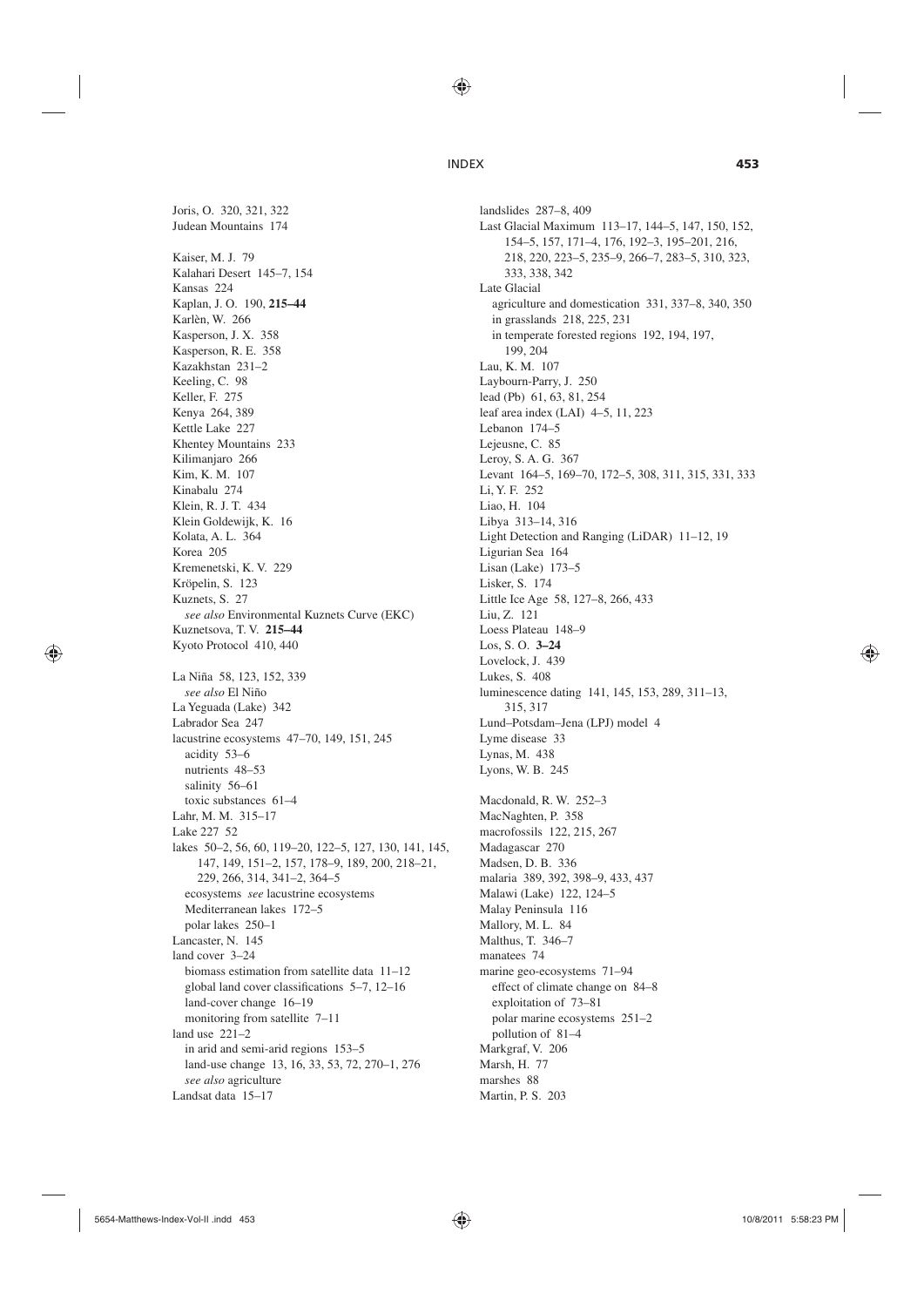♠

⊕

# **454** INDEX

mass extinction 27, 28 Matthews, E. 5–7, 14–16 Matthews, J. 369 Mauna Loa observatory 98–9 Maunder Minimum 128 Mauritania 144 Mauritius 32 Maxwell, A. L. 123 Maya civilization 356, 362–3 Mayewski, P. A. 177, 178 Mayle, F. E. 342 McCarthy, J. J. 427 McGlone, M. **188–214** McLaughlin, C. J. 81 McNeill, J. R. 368 Meadow, R. H. 329 Meadows, D. H. 35 Mearns, L. O. 271 Medieval Climate Anomaly (MCA) 58, 127 Mediterranean region 163–87 as bridge between Atlantic Ocean and Mediterranean Sea 164–5 Mediterranean lakes 172–5 palaeoclimate of the Mediterranean Sea 165–72 present-day distribution of 163 speleotherm record 175–80 Mediterranean Sea 82, 85, 164–72, 275, 314, 321 Medium Resolution Imaging Spectrometer (MERIS) 8, 10, 15, 17, 19 Mega-Chad (Lake) 147, 157 megafauna 113, 129–32, 189, 202–5, 208–9, 236 Meghna River 286 Meinardus, W. 147 Mellars, P. 312, 314, 320 Menteith (Lake) 50–1 mercury (Hg) 61, 63–4, 81, 253 Mesolithic 25, 74, 205 Mesopotamia 29, 58, 178–9, 361, 366 Messerli, B. 358 Met Office (UK) 4 methane (CH4) 97, 99, 102, 106, 154, 406 Mexico 115, 130, 151, 342, 344, 346, 363–4 Meyer, W. B. 361–2 mice 30–1 microfossils 266, 339 migration 207, 268, 301–8, 365–6, 436, 441–2 Milankovitch theory 302 Millennium Development Goals (MDGs) 437 Millennium Ecosystem Assessment (MEA) 26–8, 33, 35, 437 Miller, C. **25–46** Minnesota 224, 228 Miocene 148, 252, 301 Mississippi River 287 mitigation 406–25, 427–9, 433, 441 plans 421–3 policy 407–17 programmes 417–21

mitrochondrial DNA (mtDNA) 312, 335 Moderate-resolution Imaging Spectroradiometer (MODIS) 8, 10, 15, 17–19 Mojave Desert 151, 157 Moldova 229–30 Molina, M. J. 101, 255 molluscs 83 Mongolia 150, 157, 219, 222, 231–4, 236, 238 Mono Lake 151 monsoons 60, 107, 114, 117–19, 122, 124, 126–8, 147–8, 169–70, 179, 190, 193–5, 201, 208, 219, 232, 238, 336–7 Montana 152 Montenegro 164 Moon, K. **406–25** Moore, C. J. 84 Moreton Island 75 Morocco 164, 173, 264, 293, 313, 316, 431 Morrill, C. 126 Morse, A. P. **387–405** mosquitoes 389, 394–5, 398 *see also* vector-borne diseases Mount St Helens 435 mountain regions 262–81 anthropogenic environmental change in 267–71 future environmental change in 271–7 importance of 262–4 past environmental change in 265–7 *see also individual mountain ranges* Moy, C. M. 121 Mueller, D. R. 251 Muir, D. C. G. 63, 254 Mullen, G. 393 Muller, R. A. 28 Murray, S. N. 80 Murray River 59–60 Myanmar 338 Namib Desert 163 Namibia 122, 145, 147 NASA 18 National Center for Atmospheric Research (NCAR) 6 National Oceanographic and Atmospheric Association (NOAA) 7, 9, 99, 100, 101 National Water Initiative (Australia) 47 Neanderthals 309–11, 315–22 Nebraska 151, 224 Negev Desert 165, 170, 176 Nelson, D. R. **374–86** Neogene 207 Neolithic 49, 205, 230, 334–7, 340 Neotropics 117–22, 124, 130, 341–2, 350 Nepal 270 New Guinea 114, 123, 130, 270, 335, 338–9, 350 New Zealand 31, 74, 123, 190–5, 199–204, 206–7, 248, 264, 266, 290 Newman, P. A. 255 Nichol, S. L. 290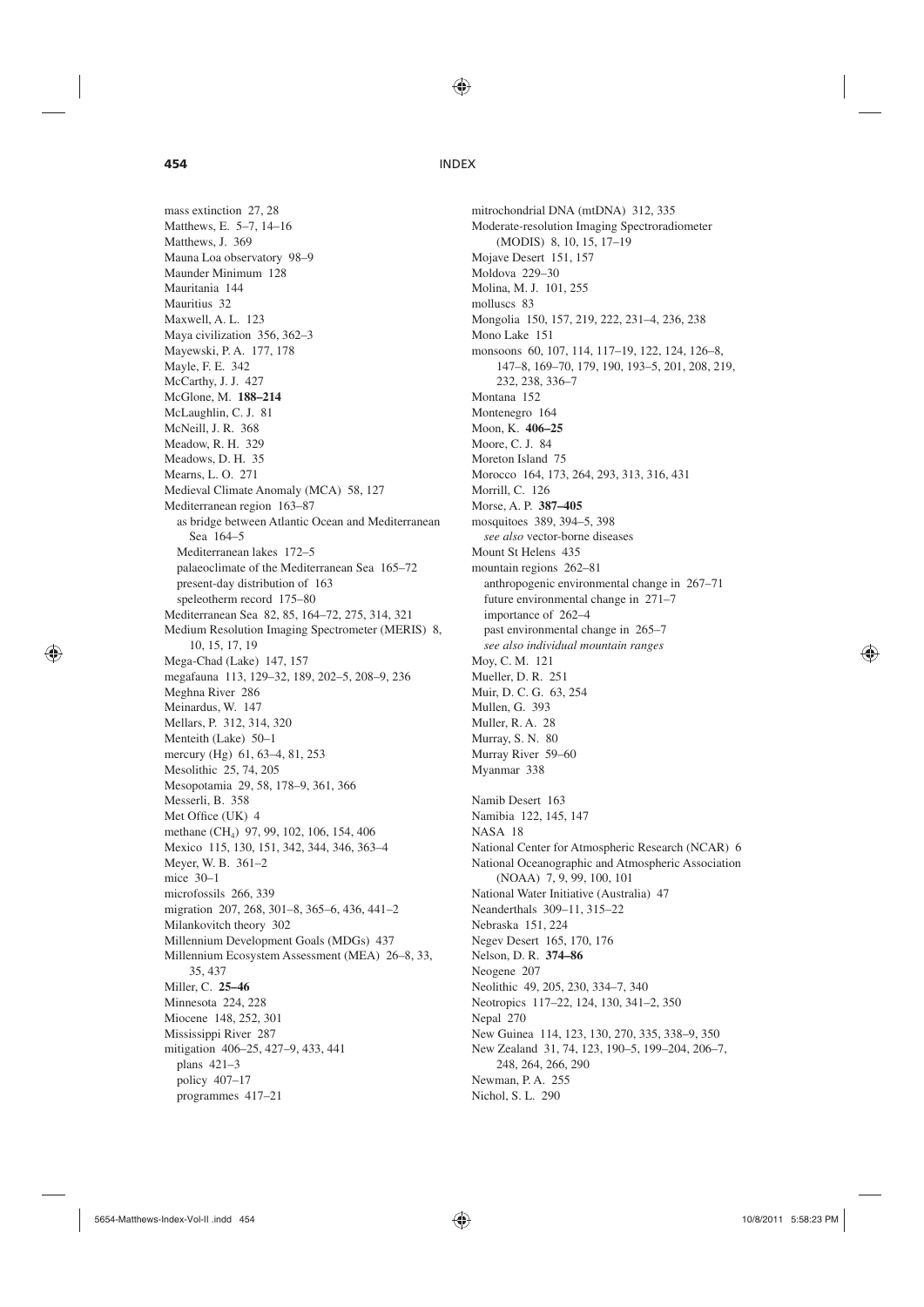♠

nickel (Ni) 61 Nile 29, 144, 168–9, 170, 172, 314, 362 nitrogen 48, 50, 52–5, 81–3, 101, 102 Noone, K. J. **95–110** Norin, E. 149 North America 19, 32, 53–4, 62, 85, 103, 105, 108, 115, 126, 127, 129–32, 155, 216, 254, 290, 406, 430, 432–3 agriculture and domestication 340–4 arid and semi-arid regions 142, 143, 150–2, 156–7 disease in 396, 399 grasslands 218, 220–2, 224–9, 234–9 hominid evolution and migration 308, 323 mountain regions 264, 267, 269, 275 temperate forested regions 190–208 *see also individual countries/US states* North Atlantic Deep Water (NADW) 166 North Dakota 61 North Sea 82 Northern Contaminants Program (NCP) 254 Norton, D. A. 34 Norway 53, 255, 366 Norwegian Sea 232 nuclear power 439 Nunn, P. D. **282–97** O'Brien, K. L. 377 Ocean Drilling Programme (ODP) 302, 304, 314 Oceania 17 Ogden, J. 290 oil 53, 83, 88, 95, 422 Okhotsk Sea 247 Oldfield, F. 85, 89 Olson, J. S. 5–6, 14–16 Oman 126–7, 179 optically stimulated luminescence (OSL) 141, 289, 313, 315, 317 orang-utans 32 Oregon 12, 81 O'Riordan, T. 413 Orr, J. C. 106 Österle, H. **215–44** Owens Lake 150 oxygen 26, 49 *see also* δ18O ozone depletion 101–2, 246, 254–6, 269, 328, 406, 413, 426, 428 Pacific Ocean 86, 88, 115, 190, 218, 247-8, 285, 288, 339, 341 Paduano, G. M. 121 Pakistan 264, 339 Palaeolithic 301, 320–2, 322, 347 Palaeotropics 122–3 Pallcachoca (Lake) 341 Panama 344 Pandis, S. N. 255 Pandolfi, J. M. 87

Pashennoe Lake 231–2 Patagonia 200, 204, 206 Pauly, D. 78, 80 Pavlopoulos, K. 289 Pb *see* lead Pearsall, D. M. **328–54**, 332 Pedoja, K. 289 penguins 251 perfluorinated acids (PFAs) 64 permafrost 193, 245–6, 249–50, 252–3 Pershing, A. J. 76 persistent organic pollutants (POPs) 61–4, 252–3 Peru 124, 127, 152, 157, 264–5, 343–4, 366 peste des petits ruminants (PPR) 388, 390 pesticides 34, 83 Petén-Itzà (Lake) 130, 341 Petraglia, M. 317 pH levels 53–6, 58, 104–6, 269 see also acidification Phanerozoic 28 Philippines 29 phosphorus 48–52, 81–3 photosynthesis 3–4, 223 Pienitz, R. 251 Piperno, D. R. 338 plague 389 Pleistocene 117–18, 128, 130, 166, 173, 175, 191, 204, 206 agriculture and domestication 331, 334, 337, 342–6, 349 arid and semi-arid regions 142–53, 156 grasslands 216, 221, 236 hominid evolution and migration 302–4, 306–11, 322–3 Pliocene 128, 130, 148, 191, 301, 303–4, 306 polar bears 252 polar environments *see* Antarctic; Arctic; Greenland pollen analysis 114–15, 119–20, 122, 127, 150–2, 170, 173–5, 189, 206, 215, 219–20, 227, 229–33, 237–8, 341–2, 361 polychlorinated biphenyls (PCBs) 252–4 polycyclic aromatic hydrocarbons (PAHs) 252–3 Pongratz, J. 222, 234 population change 27–8, 34, 74, 95, 128–9, 154, 268, 282, 292, 313, 315–18, 329, 339, 346–7, 358, 363–4, 367, 417–18, 434 Portugal 171, 285, 318, 396 poverty 27, 429, 435–6, 438 Power, M. J. 342 Poyang Lake 337 precautionary principle (PP) 431 precipitation 32, 131, 147, 154, 163–4, 173–4, 178, 193, 216, 233–5, 249, 268, 272, 275, 328, 341–2, 349, 390, 441

⊕

Prober, S. M. 32 Prowse, T. D. 246, 251 Psenner, R. 55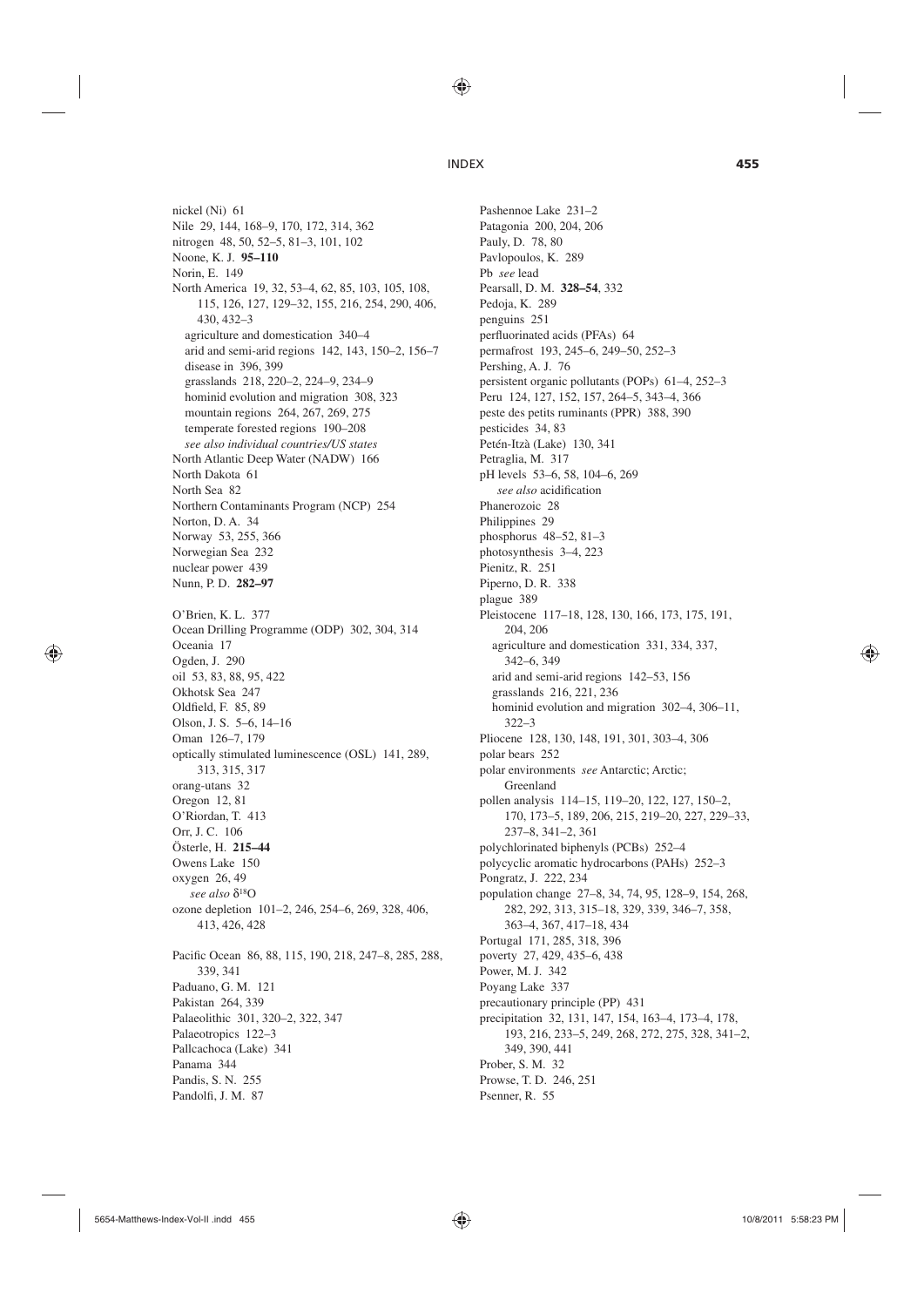⊕

# **456** INDEX

188, 191–2, 202–3, 207, 218–21, 233, 282–5, 289–90, 302, 311, 317, 323 *see also* Holocene; Pleistocene Rabalais, N. N. 82 rabies 390 radiocarbon dating 220, 231, 266–7, 318–19, 321 radiometric dating 303 rainfall 17–18, 28, 57, 59, 61, 64, 107, 117, 150, 155, 163, 165, 177, 179, 189, 191, 333, 341, 346, 378–80, 388–9, 394, 409 rainforests 6, 14, 31, 86, 131, 338 Ramanathan, V. 104 Ramankutty, N. 16–17 Ramsar 59–60 Rapa Nui 74, 356 Rassamakin, J. J. 230–1 rats 30–1 Raupach, M. R. 108 Reck, R. 6 Red Data Book 27 Red Sea 87, 176, 179, 311, 316 Reed, B. 15 regional climate models 271–2 Ren, G. 233 resilience studies 374–83, 427–9 evolution of the concept 375–9 key challenges 381–3 overlap with vulnerability studies 379–81 sustainability science 383–4 Richardson, J. B. 341 Richter, A. 102 Richthofen, F. 148 Ricklefs, R. E. 192 Rift Valley Fever (RVF) 389 River Euphrates 154 rivers 64, 115–16, 154, 164, 273–4, 349 *see also individual rivers* Roberts, N. 71, 173 Rocky Mountains 151, 218, 271 Rodhe, H. 104–5 Rodó, X. 341 Rodriguez-Arias, M.-A. 341 Roebroeks, W. 306 Rohde, R. A. 28 Romania 30 Rose, N. **47–70**, 63 Rosen, A. M. 331, 333–4 Rosenmeier, M. F. 178 Rothkin, K. 414 Rothman, H. 359–60 Round Loch of Glenhead 53–5 Rouse, W. R. 250 Rowland, F. S. 101 Rowland, S. 255 Rub Al Khali 150, 157 Ruddiman, W. 97, 107

Quaternary 116, 130, 141, 144–7, 149–50, 153, 155–6,

runoff 48, 81, 153, 164, 262, 270, 273, 276 Russell, J. M. 122 Russia 247, 250, 321 Sahara 17, 105, 122, 126, 132, 142–7, 156, 163, 165, 170–2, 176, 311, 313–14, 316–17 salinity 29–30, 34, 48, 56–61, 73, 88, 154, 172, 328 sea surface salinity (SSS) 72–3, 84, 89, 164, 170, 172 salmonellosis 388, 390 Sanchez-Goni, M. F. 320–1 Sandweiss, D. H. 341 SARS 387 Satellite Pour l'Obersvation de la Terre (SPOT) 8, 10, 15 satellites 4, 19, 100, 102, 249, 257 biomass estimation from 11–12 land cover monitoring from 7–11 land-cover change detection from 17–19 land-cover classifications from 12-13 Sauer, C. O. 344 Scarborough, V. L. 363 Scavia, D. 85 Schindler, D. W. 250 Schmidt, R. 55 Scientific Committee on Antarctic Research (SCAR) 256 Scotland *see* Great Britain Screen, J. A. 249 Scripps Institute of Oceanography 98 sea levels 72–3, 89, 115–16, 176, 246, 249, 257, 282–6, 289–93, 316, 337, 379, 412, 431–2 Sea of Marmara 164 sea surface temperature 72–3, 84–9, 118, 164, 166, 171–2, 175, 249, 302, 304 seals 72, 74, 76, 251 Sea-viewing Wide Field-of-view Sensor (SeaWiFS) 8, 10, 19 Second World War 26–7, 62 sedimentology 48–9, 52, 57–8, 62, 64–5, 72, 81–2, 88, 144–5, 151, 167–8, 215, 218, 224, 245, 251, 265–6, 276, 289, 302, 305, 337, 341 see also fluvial sediments Seinfeld, J. H. 255 Seltzer, G. O. 121 semi-arid regions *see* arid regions Senegal 144 Serreze, M. C. 249 severe acute respiratory syndrome (SARS) 387 sewage *see* wastewater Shanklin, J. D. 99, 100 sharks 76, 253 shells 58, 74, 80, 251 Shi, N. 147 Shuman, B. 152 Siberia 106, 129, 219, 224–5, 231 Signy Island 250

Simmonds, I. 249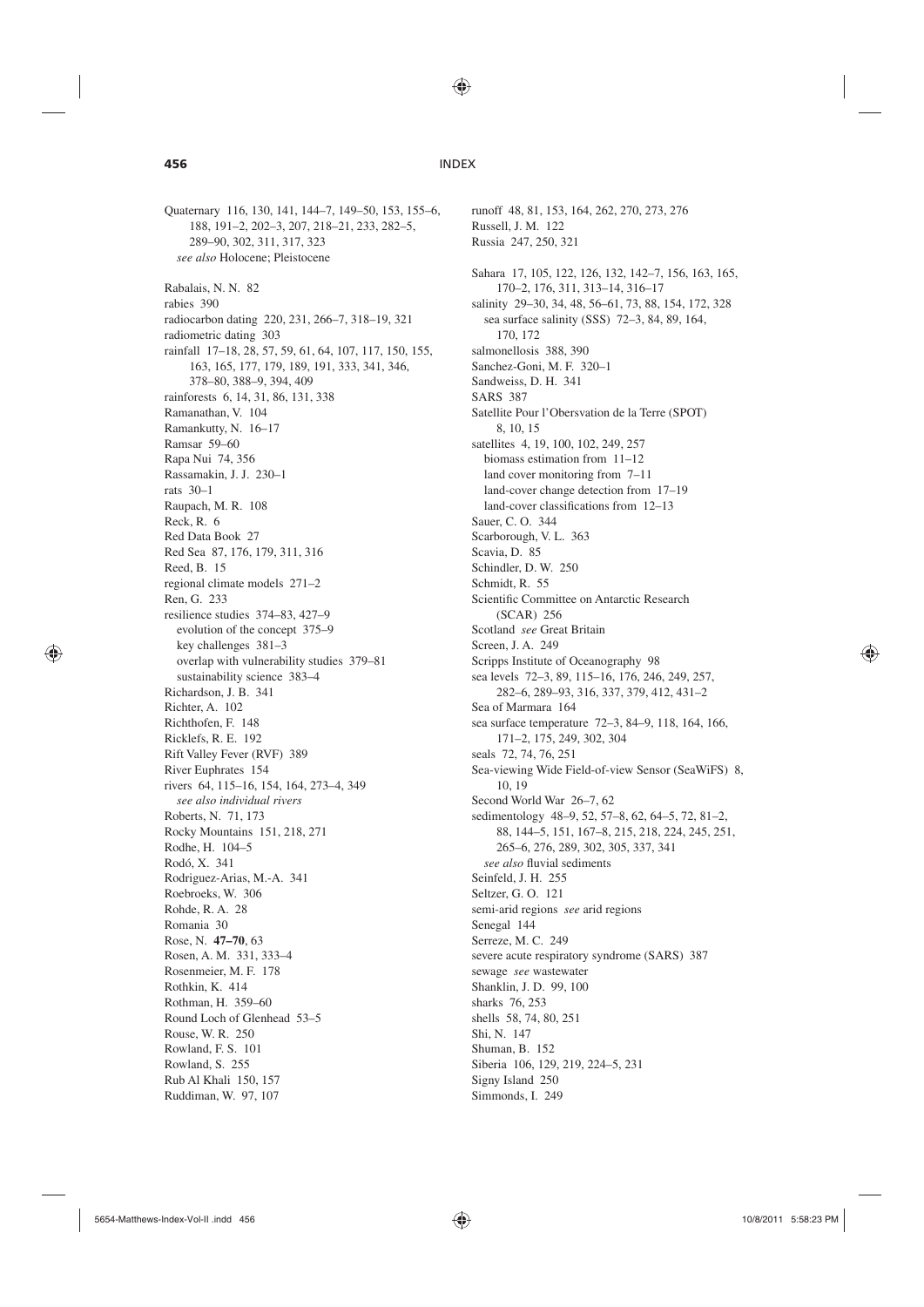♠

### INDEX **457**

Simple Biosphere (SiB) model 4 Singapore 88 Slaymaker, O. 156, 245 Slovenia 164 Sluyter, A. 356 Smale, D. A. 252 Smart, K. 332 Smith, C. R. 83 Smith, V. H. 83 Smol, J. P. 250–1 social–ecological systems (SESs) 375, 378–82 societies 374–86 social discontinuity 355–73 sustainability science 383–4 vulnerability and resilience studies 374–83 soils 5, 7, 31–2, 47, 53, 81, 104, 117, 154, 156, 189, 193, 199–203, 208–9, 218, 223, 268–70, 275, 328, 348, 364, 390, 409, 431–3 soluble reactive phosphorus (SRP) 48 Somalia 389 Sommaruga-Wögrath, S. 55 Sonak, S. 84 Sonoran Desert 163 South Africa 31, 145, 147–8, 163, 190, 216, 305, 389 South America 14, 17, 19, 114–19, 126, 129–30, 132, 247–8, 254, 270, 323, 396 agriculture and domestication 340–4 arid and semi-arid regions 142–3, 150–2, 156 grasslands 215–16, 235–6 social discontinuity 363–4 temperate forested regions 190–4, 199, 201, 204–7 *see also individual countries* Southern Ocean 251, 254 Spain 164, 173, 396 speleotherms 115, 170, 175–80, 317 Spörer Minimum 128 Sri Lanka 131 Srivastava, P. 145 Stahl, P. W. **328–54** stalagmites 141, 147 Staubwasser, M. 178–9 Steel Lake 228 Sterken, M. 121 Sterman, J. D. 25, 36 *Stern Review* 428, 430 Stiros, S. C. 289 stock-and-flow models 36–7 Stockholm Convention 61 Stoermer, E. F. 246 Stohl, A. 103 Stone Age 312, 316–17 Stonehouse, B. 245, 247–8 storms 151, 155, 193, 246, 274, 287, 432 Street, M. 320–2 Strezlecki Desert 153 Sudan 144, 335 Sugden, D. 245 sulphur 53–5

# Sumatra 32 sustainable development 426–46 future of 437–42 response to threats and opportunities 434–7 sustainability science 383–4 Svenning, J. C. 204 Sweden 53 swine flu 387 Switzerland 264, 267, 273 Syrdaria River 439 Syria 165, 361 systems dynamics 36 Tahiti 287 Tainter, J. 362 Taklamakan Desert 149 Tanganyika (Lake) 122, 124–5 Tans, P. 98 Tarasov, P. 205, **215–44** Tasmania 130, 190–1, 195, 206, 338 terrestrial biota and ecosystems 25–46 agriculture and the future 34–5 ecosystem services 33–4 human-induced pressures on terrestrial ecosystems 29–33 outlook 39 status, conditions and trends 27–9 Tertiary 144, 191 Thailand 123, 338, 340 thermoluminescence (TL) dating 141, 311, 313 Thompson, L. G. 114 Tibesti Mountains 145 Tibetan Plateau 61, 107, 114, 148, 236, 263 Tierney, J. E. 122 Tigris River 154 Tirari Desert 153 Titicaca (Lake) 120, 364 Tiwanaku State 356 toads 31 Torres Strait 77 total nitrogen (TN) 48 total phosphorus (TP) 48–50, 52 Tottrup, C. 154 tourism 36, 50, 86, 252, 264, 271, 276 toxic substances 47–8, 61–4 tree-ring dating 151, 265, 267, 318–19, 363 tributyl tin (TBT) 61, 84 tropical palaeoclimates 113–40 the Holocene 118–28 human impacts 128–32 the last deglaciation 113–18 tsetse flies 389, 393 Tsigaridis, K. 104 Tsodilo (Lake) 145 tsunamis 286–7, 290, 292, 426, 430 tuberculosis 387, 390 tuna 76 tundra 6–7, 28, 189, 195, 199, 235, 237, 246, 249, 267

⊕